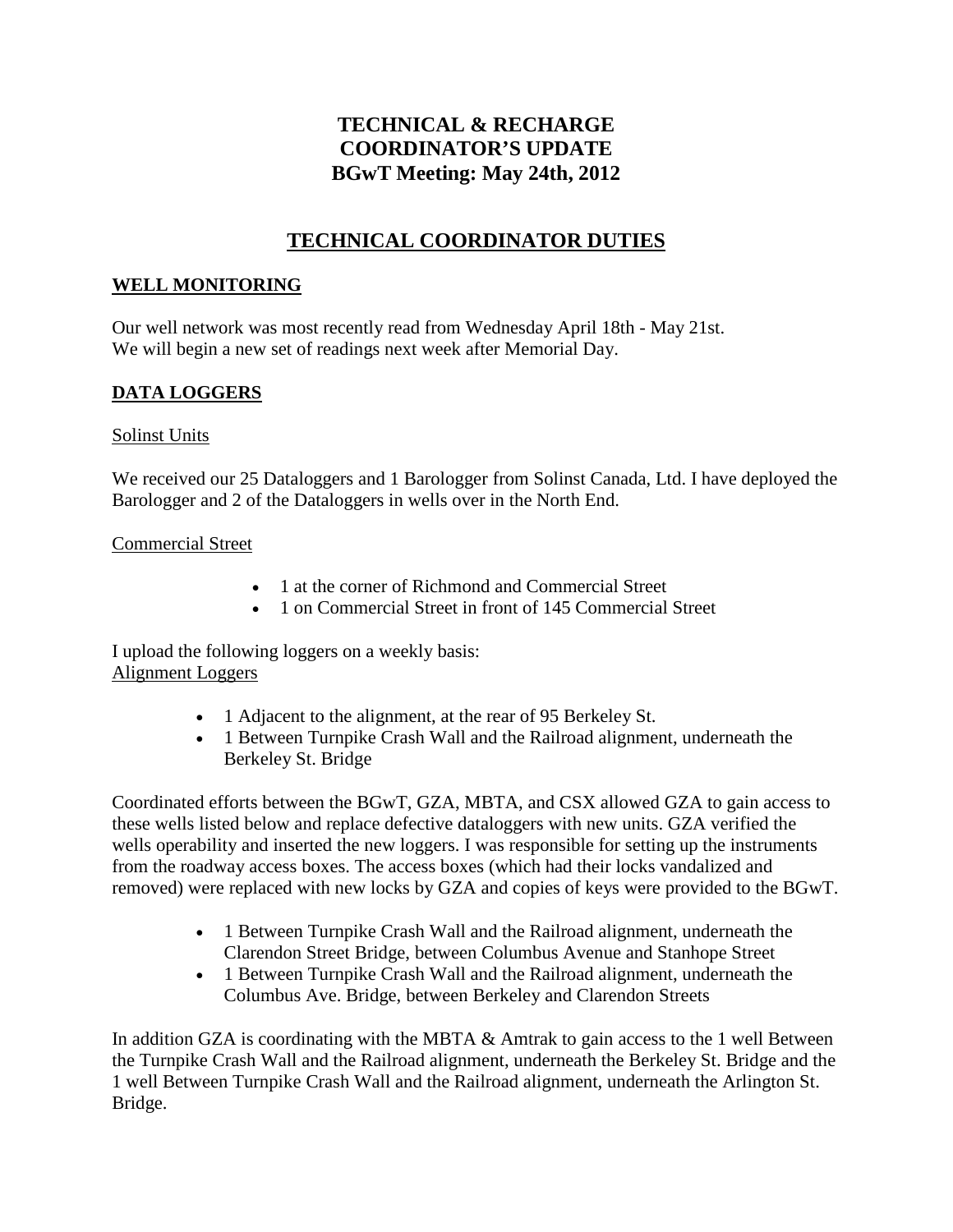#### In-Situ Units

16 of our 21 In-Situ Dataloggers are deployed throughout the west zone. I upload the following loggers on a weekly basis:

#### **Storrow Drive**

- 4 from Embankment Rd. Clarendon St.
- Levels in all four of these wells are over elev. 4'

#### Dartmouth Street

- 8 from Beacon St. Commonwealth Ave.
- BWSC has made repairs to the leaky manhole and additional repairs to sewer lines are scheduled for early spring 2012
- BWSC continues to inject water at a rate of 8 gpm
- We will keep these loggers in place until the repairs have been made and the levels in this area come back up to where they were

#### Ellis Neighborhood

- 1 at the corner of Berkley & Chandler St.
- 1 on Saint Charles St.
- 2 on Cazenove St.

## **RECHARGE COORDINATOR DUTIES**

- Elliott & I met with William Eagan and David Mallen from DPW to discuss infiltration ideas for the Marlborough Street sidewalk reconstruction in the Berkeley - Clarendon St block.
- Elliott & I met with Larry Hayes of Hayes and Associates to discuss GCOD cases in the Back Bay and the South End.
- Elliott & I attended the Pilot Block Neighborhood Association Spring Meeting. Elliott provided the association with an update on the efforts of the BGwT and I helped answer some questions from the audience.
- Attended the first community meeting for proposed drainage and pathway improvements to Boston Common, the Public Garden and Commonwealth Avenue Mall. I provided comments on the installation of permeable surfaces and other water harvesting structures that could possibly be installed in these areas.
- Continued to write comment letter drafts on past projects and review them with Elliott.
- Continued work on a Recharge presentation that can be made to the public which illustrates different types of recharge and the benefits to the homeowner. I am scheduled to present this at the July 18, 2012 NABB board meeting.